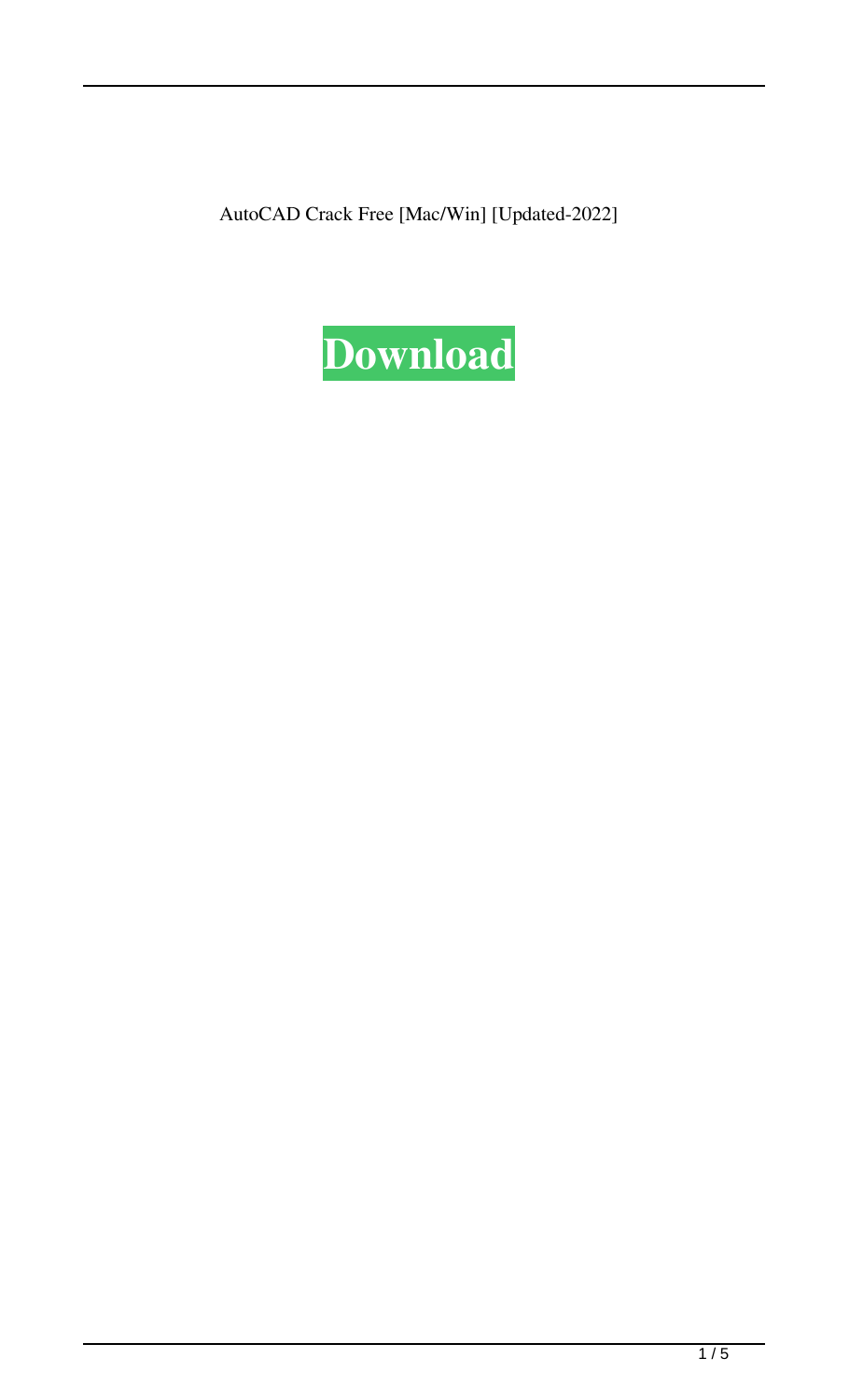# **AutoCAD Crack + Activation Code [Win/Mac] [Updated-2022]**

Features The basic AutoCAD Product Key application allows the user to draw and modify basic geometric shapes. Users can place blocks, text, and symbols on the drawing canvas, or on sheets of paper that are "linked" to the drawing. This means that modifications made to the drawing will be "inherited" to the linked sheets. The drawing can also be "linked" to external files such as AutoCAD Download With Full Crack drawing files or Microsoft Excel spreadsheets. "Linked" drawings can be added to "libraries" that provide a common environment for multiple drawings. Unlike Microsoft Excel, AutoCAD can be used to create sophisticated, multidimensional (3-D) models and drawings. To assist in the design process, users can prepare graphic sheets for the drawing, save or print those sheets, and organize the sheets into drawing "libraries." However, even if graphic sheets are prepared, there is no need to make any changes to the drawn object itself. The drawing can be saved and modified as a final drawing after all sheets are finished. The application also includes tools that allow the user to plot and edit data. A "plot" is a graphical representation of data, generally numeric, that is generated by a computer program. A user can make a plot by specifying coordinates of the points, lines, and curves that the plot will consist of. Sketchpad provides the user with a graphic interface for drawing the object without writing or calculating the object. The user can create and position the object's shape, and then alter the object's shape by dragging the object's edge points with the cursor. What are the differences between an AutoCAD drawing and a text-based drawing? AutoCAD was the first CAD software application designed for both 2-D and 3-D design. The user can import a DXF (AutoCAD Drawing Exchange Format) or DWG (AutoCAD Drawing format) file into a drawing. In the drawing, blocks, text, symbols, and graphics can be added to the drawing canvas. In addition to the text-based format, AutoCAD provides a graphical tool for designing 3-D models. A user can modify the drawing and save it as a final drawing. A DXF or DWG file is a text-based file that contains information about the object and other related information, such as dimensions,

### **AutoCAD Crack**

History The drawing program is descended from the National Center for Supercomputing Applications (NCSA)'s display program View, with three of its developers credited as chief architects: Michael H. Barra, David T. Gregor and Larry E. Johnson. Document The drawing program has a large selection of commands and options for drawing and editing files. These are available from the menu bar and ribbon. To access the commands, right-click on the ribbon bar and a list of commands will be displayed. File menu Open... Open a file from the current drive (the same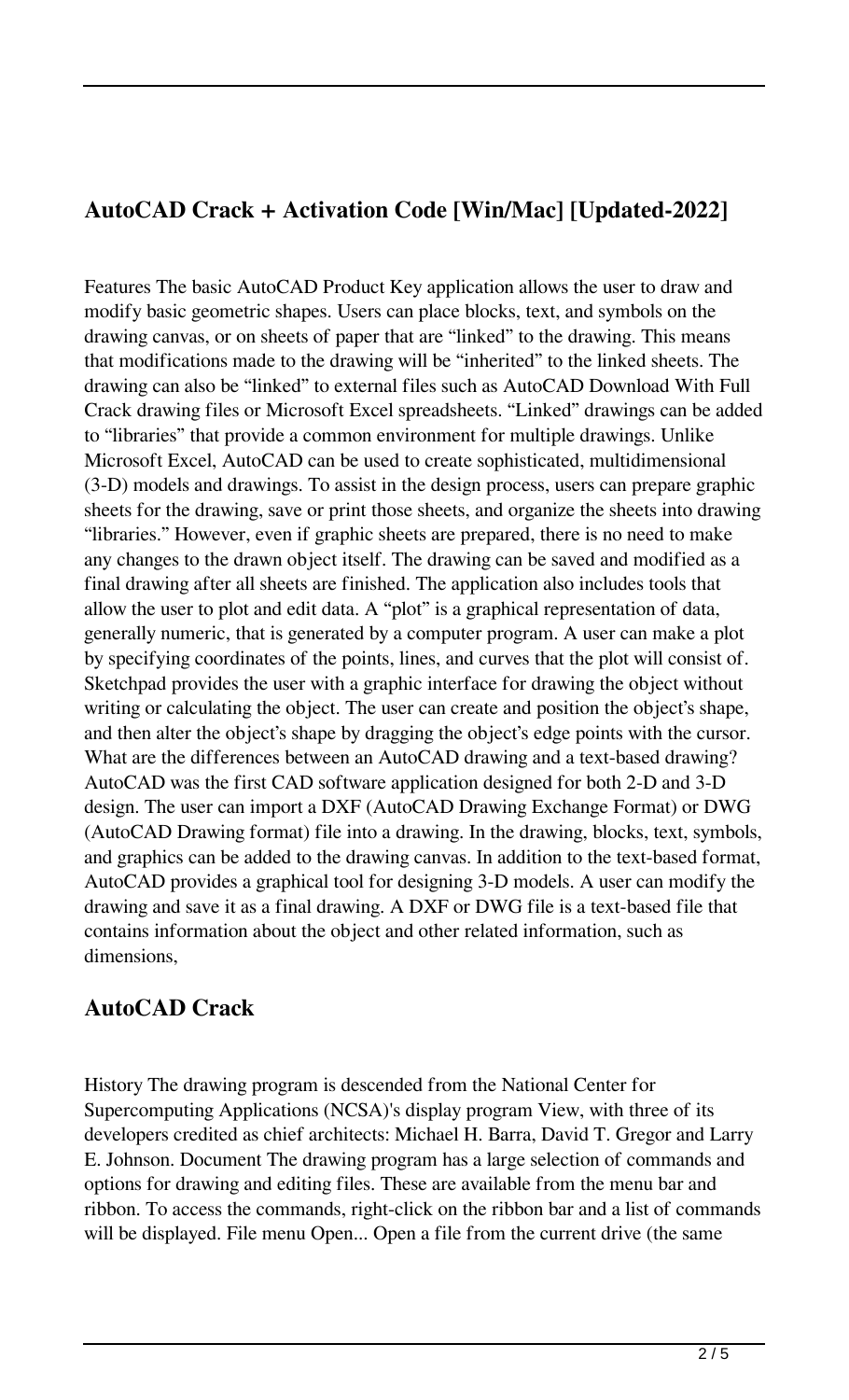location as the current drawing) or from a network drive. Open a saved file from the current drive or from a network drive. Open a file from the current drive, from a network drive, or from a user-defined location. Open a file from a user-defined location. Save a file to the current drive or a user-defined location. Save a file to the current drive or to a user-defined location. Print a document to a printer. Print a document to a printer from a user-defined location. Send a file to the Adobe PDF format. Send a file to the Portable Document Format (PDF). Create a new or open existing drawing. New a drawing from the current drawing. Open an existing drawing from the current drawing. Open a drawing from a user-defined location. Open a drawing from a network drive. Open a drawing from a file on a CD or DVD. Open a drawing from a DVD or a CD. Close a drawing. Close the current drawing. Save a drawing. Save the current drawing to a user-defined location. Save the current drawing to the current drive. Open a drawing from a file on a DVD. Open a drawing from a CD or DVD. Edit menu Select... Select an object. Select multiple objects. Select all objects in the current drawing. Select an object and all objects above it in the current drawing. Select an object and all objects to its right in the current drawing. Select an object and all objects below it in the current drawing. Select an object and all objects to its left in the current drawing. Select an object and all objects from a group in the current drawing. Select a point and all points in a selected area. Select a point and all points of a1d647c40b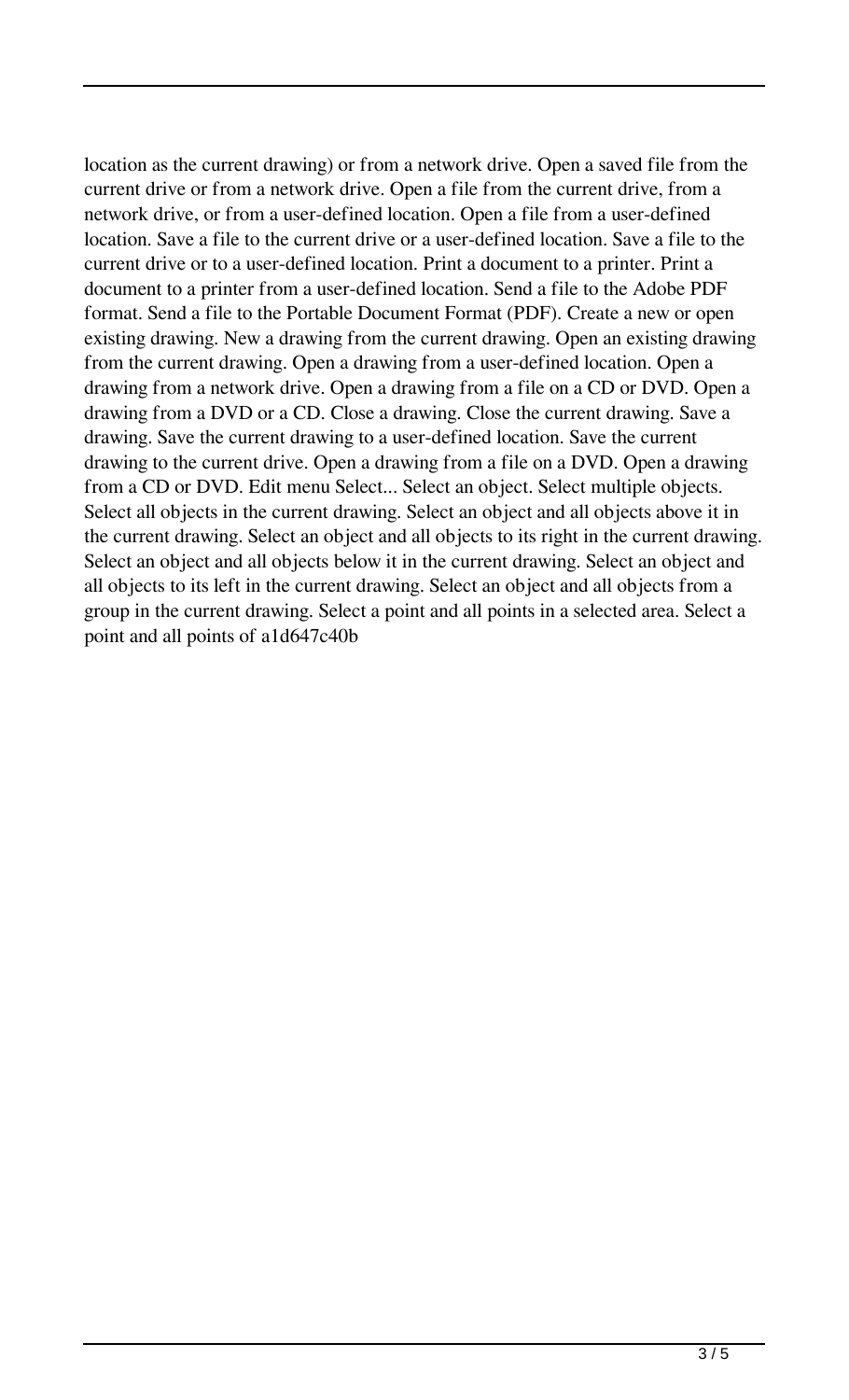### **AutoCAD Crack+ Free**

Open Autocad and type "add -b" (without quotes) and press the Enter key. Enter the key as it is in the image below (Auto.key) into the empty field. Wait for Autocad to do some work. When it finished open the Registry editor and change the value of the Data in the following keys: Current Default Settings

#### **What's New in the AutoCAD?**

Seamless live variable building blocks: Use on-screen drawing tools and modifications to select multiple blocks of the same type, then save the final design into a drawing that uses all the blocks (video: 1:26 min.) Drawing tools: In addition to the new drawing tools and components, AutoCAD 2023 will come with a number of new drawing tools including the ability to add parametric sections, spline curves, text to your drawings and a new tool called Assemble that enables users to combine existing drawings into a single drawing by arranging individual blocks. (video: 1:14 min.) Data visualization: Save your data for later using powerful new data visualization options, enabling users to create reports from drawings with ease. (video: 1:01 min.) Advanced drawing tools: In AutoCAD 2023, users will enjoy an improved workflow by being able to draw in 3D, rotate around a drawing center and move drawing views to fit the screen. This functionality is only available in Professional, Architect, Expert and Master Architect editions. (video: 1:15 min.) More productivity improvements: Visio® 2019 for Microsoft® Office is required in order to use the following new features: parametric sections, data visualization and the new drawing tools (video: 1:07 min.) Smarter tools: AutoCAD® 2019 and newer workflows require the use of AutoLISP. For the best experience, please update the programs installed on your computer. Simplified parameter settings: In AutoCAD 2023, users will be able to set parameters by navigating to the preferences and under the Parameter tab, the New parameter entry window will have a much easier-to-use UI. Organize workflow: In AutoCAD 2023, users will be able to use the new Organize Workflows command to combine files into a single file. Time-saving enhancements: Add/edit/modify drawings will be more efficient in AutoCAD 2023 with the new In Place Coordinates option which not only saves time but also allows users to lock the objects to the active viewport. New online collaboration features: In AutoCAD 2023, users will be able to share drawings with others using various online sharing options, including OneDrive for Business and Office 365. (